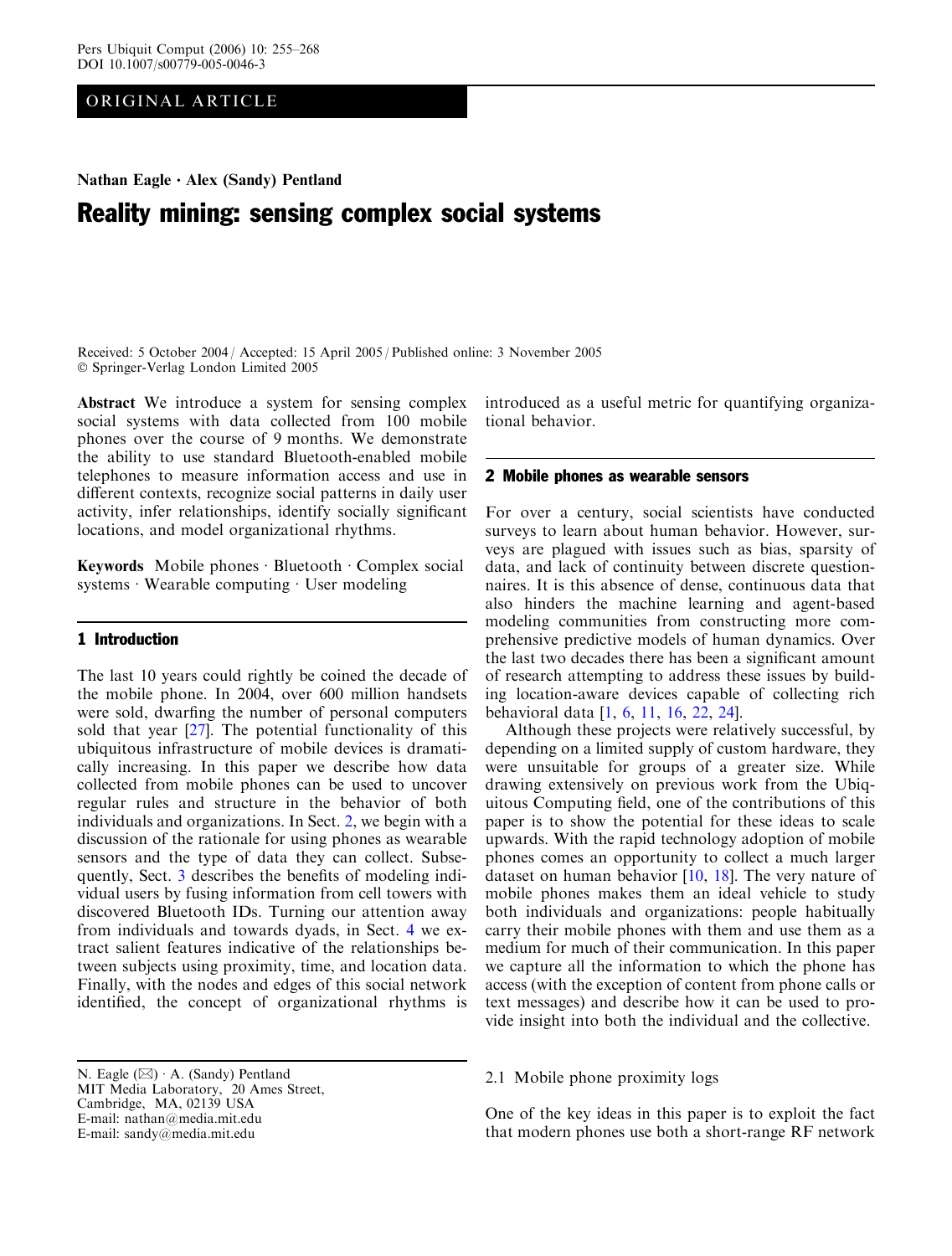

Fig. 1 Methods of detecting Bluetooth devices—BlueAware and Bluedar. BlueAware  $(left)$  is running in the foreground on a Nokia 3650. BlueAware is an application that runs on Symbian Series 60 phones. It runs in the background and performs repeated

(e.g., Bluetooth) and a long-range RF network (e.g., GSM), and that the two networks can augment each other for location and activity inference. The idea of logging cell tower ID to determine approximate location will be familiar to readers, but the idea of logging Bluetooth devices is relatively recent and provides different types of information [[15](#page-12-0)].

Bluetooth is a wireless protocol in the 2.40–2.48 GHz range, developed by Ericsson in 1994 and released in 1998 as a serial-cable replacement to connect different devices. Although market adoption has been initially slow, according to industry research estimates by 2006 90% of PDAs, 80% of laptops, and 75% of mobile phones will be shipped with Bluetooth [\[28](#page-13-0)]. Every Bluetooth device is capable of ''device-discovery,'' which allows them to collect information on other Bluetooth devices within 5–10 m. This information includes the Bluetooth MAC address (BTID), device name, and device type. The BTID is a 12-digit hex number unique to the particular device. The device name can be set at the user's discretion; e.g., ''Tony's Nokia.'' Finally, the device type is a set of three integers that correspond to the device discovered; e.g., Nokia mobile phone or IBM laptop.

To log BTIDs we designed a software application, BlueAware, that runs passively in the background on MIDP2-enabled mobile phones. Bluetooth was primarily designed to enable wireless headsets or laptops to connect to phones, but as a by-product devices are becoming aware of other Bluetooth devices carried by people nearby. Our application records and timestamps the BTIDs encountered in a proximity log and makes them available to other applications, similar to the Jabberwocky project developed by Paulos et al. [\[19](#page-13-0)]. BlueAware is automatically run in the background when the phone is turned on, making it essentially invisible to the user.

A variation on BlueAware is Bluedar. Bluedar, shown in Fig. 1 (right), was developed to be placed in a social setting and continuously scan for visible devices, wirelessly transmitting detected BTIDs to a server over an 802.11b network. The heart of the device is a Bluetooth beacon designed by Mat Laibowitz, incorporating

Bluetooth scans of the environment every 5 min. Bluedar (right) is comprised of a Bluetooth beacon coupled with a WiFi bridge. It also performs cyclic Bluetooth scans and sends the resulting BTIDs over the 802.11b network to the Reality Mining server

a class 2 Bluetooth chipset that can be controlled by an [XPort web server \[14](#page-12-0)]. We integrated this beacon with an 802.11b wireless bridge and packaged them in an unobtrusive box. An application was written to continuously telnet into multiple BlueDar systems, repeatedly scan for Bluetooth devices, and transmit the discovered proximate BTIDs to our server. Because the Bluetooth chipset is a class 2 device, it is able to detect any visible Bluetooth device within a working range of up to 25 m. We are currently using the system to prototype a proximity-based introduction service [[9\]](#page-12-0).

## 2.1.1 Refresh rate versus battery-life

Continually scanning and logging BTIDs can expend an older mobile phone battery in about  $18 h<sup>1</sup>$ . While continuous scans provide a rich depiction of a user's dynamic environment, most individuals expect phones to have standby times exceeding 48 h. Therefore Blue-Aware was modified to only scan the environment once every 5 min, providing at least 36 h of standby time.

## 2.2 Privacy implications

Mining the reality of our 100 users raises justifiable concerns over privacy. However, the work in this paper is a social science experiment, conducted with human subject approval and consent of the users. Outside the lab we envision a future where phones will have greater computational power and will be able to make relevant inferences using only data available to the user's phone. In this future scenario, the inferences are done in realtime on the local device, making it unnecessary for private information to be taken off the handset. However, the computational models we are currently using cannot be implemented on today's phones. Thus, our results aim to show the potential of the information that can be gleaned from the phone, rather than presenting a system

<sup>&</sup>lt;sup>1</sup>Using a 6-month old battery of a Nokia 6600 in a sparsely populated Bluetooth environment.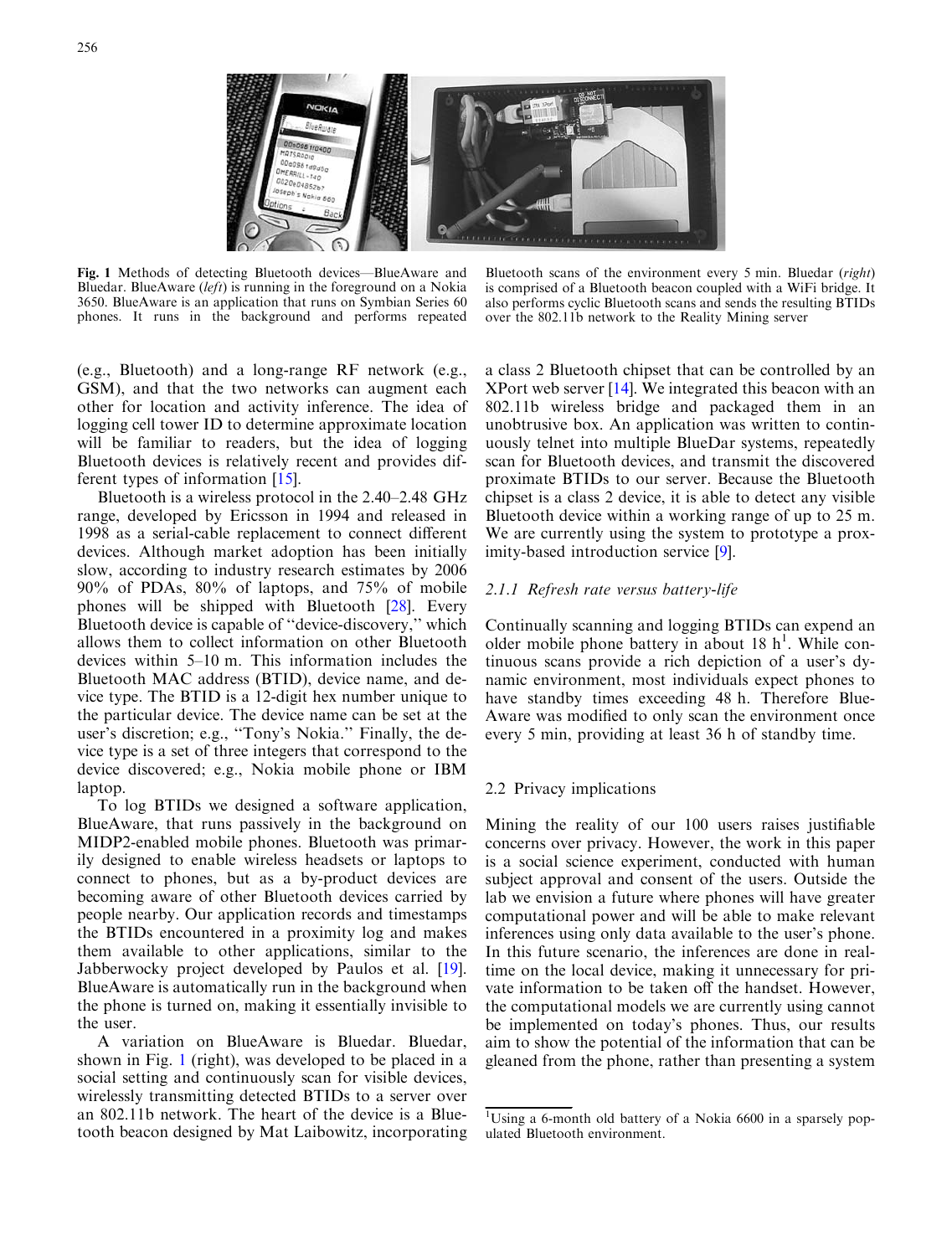that can be deployed today outside the realm of 3.1 Location based on cell towers and Bluetooth research.

#### 2.3 The dataset

Our study consists of 100 Nokia 6600 smart phones preinstalled with several pieces of software we have developed as well as a version of the Context application from the University of Helsinki [\[20](#page-13-0)]. Seventy-five users are either students or faculty in the MIT Media Laboratory, while the remaining twenty-five are incoming students at the MIT Sloan business school adjacent to the Laboratory. Of the 75 users at the Lab, 20 are incoming master's students and 5 are incoming MIT freshman. The information we are collecting includes call logs, Bluetooth devices in proximity, cell tower IDs, application usage, and phone status (such as charging and idle), and comes primarily from the Context application. The study has generated data collected by 100 human subjects over the course of the academic year that represent approximately 450,000 h of information about users' location, communication and device usage behavior. We released a public, anonymous version of the dataset on our website http://reality.media.mit.edu.

### 3 User modeling: identifying structure in routine

Although humans have the potential for relatively random patterns of behavior, there are easily identifiable routines in every person's life. These can be found on a range of timescales: from the daily routines of getting out of bed, eating lunch, and driving home from work, to weekly patterns such as Saturday afternoon softball games, to yearly patterns like seeing family during the holidays in December. While our ultimate goal is to create a predictive classifier that can perceive aspects of a user's life more accurately than a human observer (including the actual user), we begin by building simple mechanisms that can recognize many of the common structures in the user's routine. Learning the structure of an individual's routine has already been demonstrated using other modalities, however we present this analysis as a foundation which will then be extended to demonstrate the learning of social structures.

We begin with a simple model of behavior in three states: home, work, and elsewhere. The data are obtained from Bluetooth, cell tower, and temporal information collected from the phones. We then incorporate information from static Bluetooth devices (such as desktop computers), using them as 'cell towers' to identify significant locations and localize the user to a ten-meter radius. We show that most users spend a significant amount of time in the presence of static Bluetooth devices, particularly when they don't have cell tower reception (e.g., inside the office building). This makes them an ideal supplement to cell towers for location classification.

There has been a significant amount of research which correlates cell tower ID with a user's location [\[3](#page-12-0), [4](#page-12-0), [12\]](#page-12-0). For example, Laasonen et al. [\[13](#page-12-0)] describe a method of inferring significant locations from cell tower information through analysis of the adjacency matrix formed by proximate towers. They were able to show reasonable route recognition rates, and most importantly, succeeded in running their algorithms directly on the mobile phone.

Obtaining accurate location information from cell towers is complicated by the fact that phones can detect cell towers that are several miles away. Furthermore, in urban areas it is not uncommon to be within range of several dozen different towers. The inclusion of information on all the current visible towers as well as their respective signal strengths would help solve the location classification problem, although multipath distortion may still confound estimates.

We observe that relatively high location accuracy may also be achieved if the user spends enough time in one place to provide an estimate of the location's cell tower probability density function. A phone in some static location is associated with different cell towers at different times. Thus, it is possible to generate the distribution of time spent associated with a set of towers for a particular area. This distribution of detected towers can vary substantially with even small changes in location. Figure 2 [shows the distribution of cell towers seen](#page-3-0) [for a given area with a 10 m radius. Towers were only](#page-3-0) [included in these distributions if the common area's](#page-3-0) [static Bluetooth desktop computer was also visible,](#page-3-0) [ensuring the users' location within 10 m \(or less\). Dis](#page-3-0)[crepancies in the distributions are attributed to the users'](#page-3-0) [typical position within the 10 m radius. Users 4 and 5](#page-3-0) [both share a window office and have virtually the same](#page-3-0) [cell tower distribution, despite having a very different](#page-3-0) [distribution of hours spent in the office \(as verified by](#page-3-0) [the Bluetooth and cell tower logs\). Users 1 and 2 both](#page-3-0) [spend the majority of their time in the common area](#page-3-0) [away from the windows and see only half as many](#page-3-0) [towers as the others. User 3 is in a second office in the](#page-3-0) [same area, and has a distribution of cell towers that is](#page-3-0) [intermediate between the two other sets of users.](#page-3-0)

Despite progress in mapping a cell tower to a location, the resolution simply cannot be as high as many location-based services require. GPS is an alternative approach that has been used for location detection and classification [[2,](#page-12-0) [17](#page-12-0), [25\]](#page-13-0) but the line-of-sight requirements prohibit it from working well indoors. We have therefore incorporated the use of static Bluetooth device ID as an additional indicator of location, and shown that it provides a significant improvement in user localization, especially within office environments. This fusion of data is particularly appropriate since areas where cellular signals are weak, such as in the middle of large buildings, often correspond to places where there are many static Bluetooth devices, such as desktop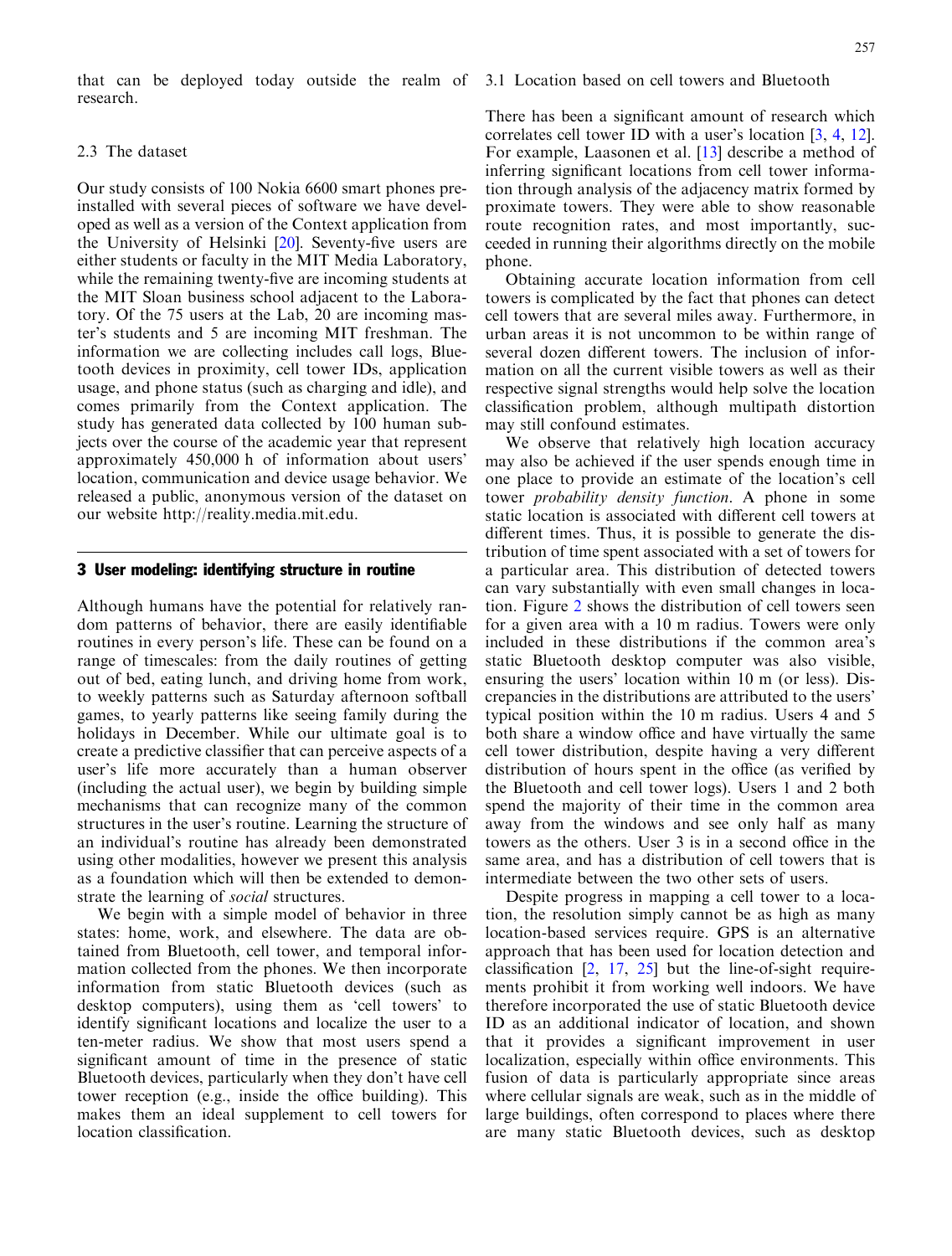<span id="page-3-0"></span>

Fig. 2 Cell tower probability density functions. The probability of being associated with one of the 25 visible cell towers is plotted above for five users who work on the third floor corner of the same office building. Each tower is listed on the x-axis and the probability of the phone logging it while the user is in his office is shown on the y-axis. (Range was assured to 10 m by the presence

of a static Bluetooth device.) It can be seen that each user 'sees' a different distribution of cell towers depending on the location of his office, with the exception of Users 4 and 5, who are officemates and have the same distribution despite being in the office at different times

computers. On average, the subjects in our study were without mobile phone reception for  $6\%$  of the time. When they did not have reception, however, they were within the range of a static Bluetooth device or another mobile phone 21% and 29% of their time, respectively. We expect the coverage by Bluetooth devices to increase dramatically in the near future as they become more common in computers and electronic equipment.

If this trend continues, Bluetooth IDs may become as important as cell tower mapping for estimation of user location. Figure 3 shows the 10 most frequently detected Bluetooth devices for one subject averaged for the month of January. This figure not only provides insight into the times the user is in his office (from the frequencies of the 'Desktop'), but, as mentioned in Sect. 4, also into the type of relationship with other subjects. For example, the figure suggests the user leaves his office during the hour of 14:00 and becomes increasingly proximate to Subject 4. Judging from the strong cutoffs at 9:00 and 17:00, it is clear that this subject had very regular hours during the month, and thus has fairly predictable high-level behavior. This ''low entropy'' [behavior is also depicted in Fig.](#page-4-0) 4.

## 3.2 Models to identify location and activity

Human life is inherently imbued with routine across all temporal scales, from minute-to-minute actions to monthly or yearly patterns. Many of these patterns in behavior are easy to recognize, however some are more subtle. We attempt to quantify the amount of predictable structure in an individual's life using an information entropy metric. In information theory, the amount of randomness in a signal corresponds to its entropy, as defined in 1938 by Claude Shannon in the equation below.



Fig. 3 The top 10 Bluetooth devices encountered for Subject 9 during the month of January. The subject is only regularly proximate to other Bluetooth devices between 9:00 and 17:00, while at work—but never at any other times. This predictable

behavior will be defined in Chap. 4 as 'low entropy.' The subject's desktop computer is logged most frequently throughout the day, with the exception of the hour between 14:00 and 15:00. During this time window, Subject 9 is most often proximate to Subject 4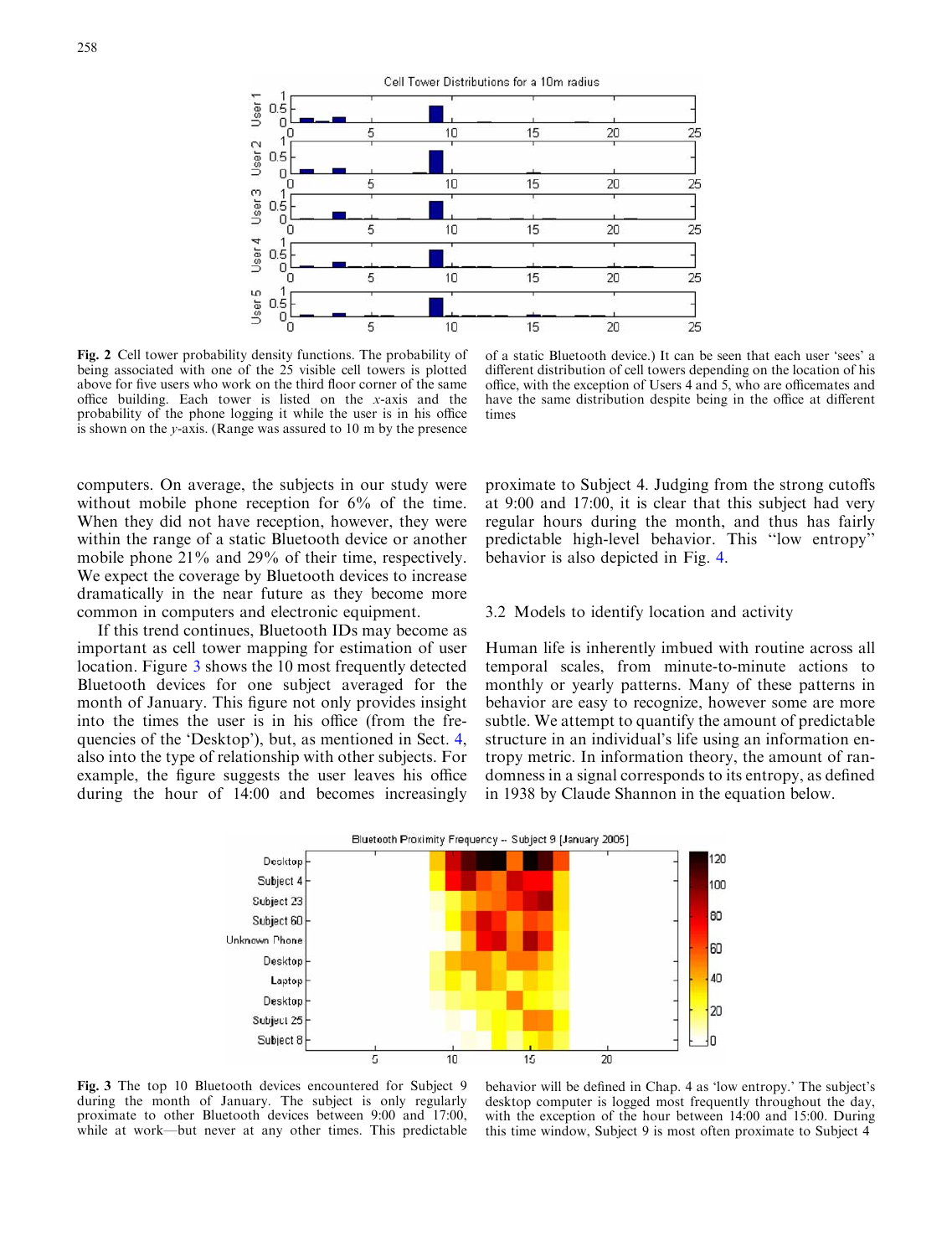<span id="page-4-0"></span>

Fig. 4 A 'low-entropy'  $(H = 30.9)$  subject's daily distribution of home/work transitions and Bluetooth devices encounters during the month of January. The top figure shows the most likely location of the subject: ''Work, Home, Elsewhere, and No Signal.'' While

the subject's state sporadically jumps to ''No Signal,'' the other states occur with very regular frequency. This is confirmed by the Bluetooth encounters plotted below representing the structured working schedule of the 'low-entropy' subject

$$
H(x) = -\sum_{i=1}^{n} p(i) \log_2 p(i).
$$

For a more concrete example, consider the problem of image compression (such as the jpeg standard) of an overhead photo taken of just an empty checkerboard. This image (in theory) can be significantly compressed because it does not contain much 'information'. Essentially the entire image could be recreated with the same, simple pattern. However, if the picture was taken during the middle of a match, the pieces on the board introduce more randomness into the image and therefore it will prove to be a larger file because it contains more information, or entropy.

Similarly, people who live entropic lives tend to be more variable and harder to predict, while low-entropy lives are characterized by strong patterns across all time scales. Figure 4 depicts the patterns in cell tower transitions and the total number of Bluetooth devices encountered at each hour during the month of January for Subject 9, a 'low-entropy' subject.

It is clear that the subject is typically at home during the evening and all night until 8:00, when he commutes in to work, and then stays at work until 17:00 when he returns home. We can see that almost all of the Bluetooth devices are detected during these regular office hours, Monday through Friday. This is certainly not the case for many of the subjects. Figure 5 displays a different set of behaviors for Subject 8. The subject has much less regular patterns of location and in the evenings has other mobile devices in close proximity. We will use contextualized information about proximity with other mobile devices to infer relationships, described in Sect. 4.

While calculating a life's entropy be used as a method of self-reflection on the routines (or ruts) in one's life, it can also be used to compare the behaviors of different demographics. Figure 6 [shows the average](#page-5-0) [weekly entropy of each of the demographics in our](#page-5-0) [study, based on their location {work, home, no signal,](#page-5-0) [elsewhere} each hour. Average weekly entropy was](#page-5-0) [calculated by drawing 100 samples of a 7-day period](#page-5-0)

Fig. 5 A 'high entropy'  $(H = 48.5)$  subject's daily distribution of home/work transitions and Bluetooth device encounters during the month of January. In contrast to Fig. 4, the lack of readily apparently routine and structure makes this subject's behavior harder to model and predict

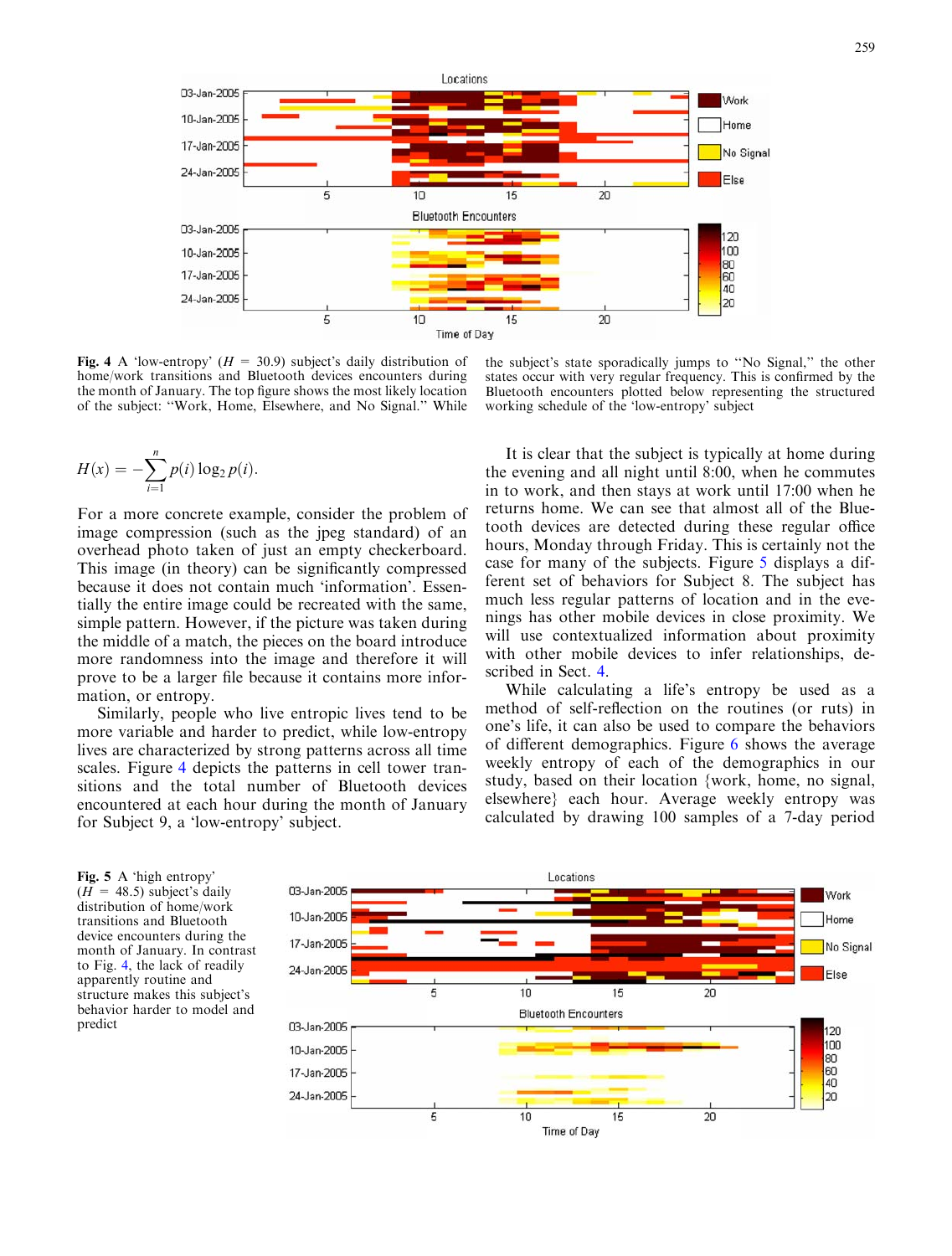<span id="page-5-0"></span>Fig. 6 Entropy,  $H(x)$ , was calculated from the {work, home, no signal, elsewhere} set of behaviors for 100 samples of a 7-day period. The Media Lab freshmen have the least predictable schedules, which makes sense because they come to the lab much less regular basis. The staff and faculty have the most least entropic schedules, typically adhering to a consistent work routine



for each subject in the study. No surprise to most, the Media Lab first-year undergraduates are the most entropic of the group. The freshmen do not come into the lab on a regular basis and have seemingly random behavior with  $H(x) = 47.3$  (the entropy of a sequence of 168 random numbers is approximately 60). The graduate students (Media Lab incoming, Media Lab senior, and Sloan incoming) are the next most entropic with  $H(x) = \{44.5, 42.8, 37.6\}$  respectively. Finally, the Media Lab faculty and staff have most rigidity in their schedules, reflected in their relatively low-average entropy measures,  $H(x) = \{31.8, 29.1\}.$ 

One similarity between the different demographics shown above is the clear role time plays in determining user behavior. To account for this, we have developed a simple Hidden Markov Model, shown in Fig. 7, conditioned on both the hour of day  $(T^1 \in \{1, 2, 3, \ldots, 24\})$ as well as on weekday or weekend  $(T^2 \in \{1, 2\})$ . Initially observations in the model are simply the distri-

bution of cell towers  $(Y^1 \in \{CT_1, CT_1, ..., CT_{n_1}\})$  and Bluetooth devices  $(Y^2 \in \{BT_1, BT_1, ..., BT_n\})$ .  $\bf{A}$ straightforward Expectation-Maximization inference engine was used to learn the parameters in the transition model,  $P(Q_t | Q_{t-1})$ , and the observation model  $P(Y_t | Q_t)$ , and performed clustering in which we defined the dimensionality of the state space. The hidden state is represented in terms of a single discrete random variable corresponding to three different situations,  $Q \in \{home, work, other\}$ . After training our model with one month of data from several subjects we were able to provide a good separation of clusters, typically with greater than 95% accuracy. Examination of the data shows that non-linear techniques will be required to obtain significantly higher accuracy. However, for the purposes of this chapter, this accuracy has proven sufficient. In future work we hope to leverage the [information within LifeNet \[23\]](#page-13-0) to create more specific inferences about activity.

Fig. 7 A Hidden Markov Model conditioned on time for situation identification. The model was designed to be able to incorporate many additional observation vectors such as friends nearby, traveling, sleeping and talking on the phone

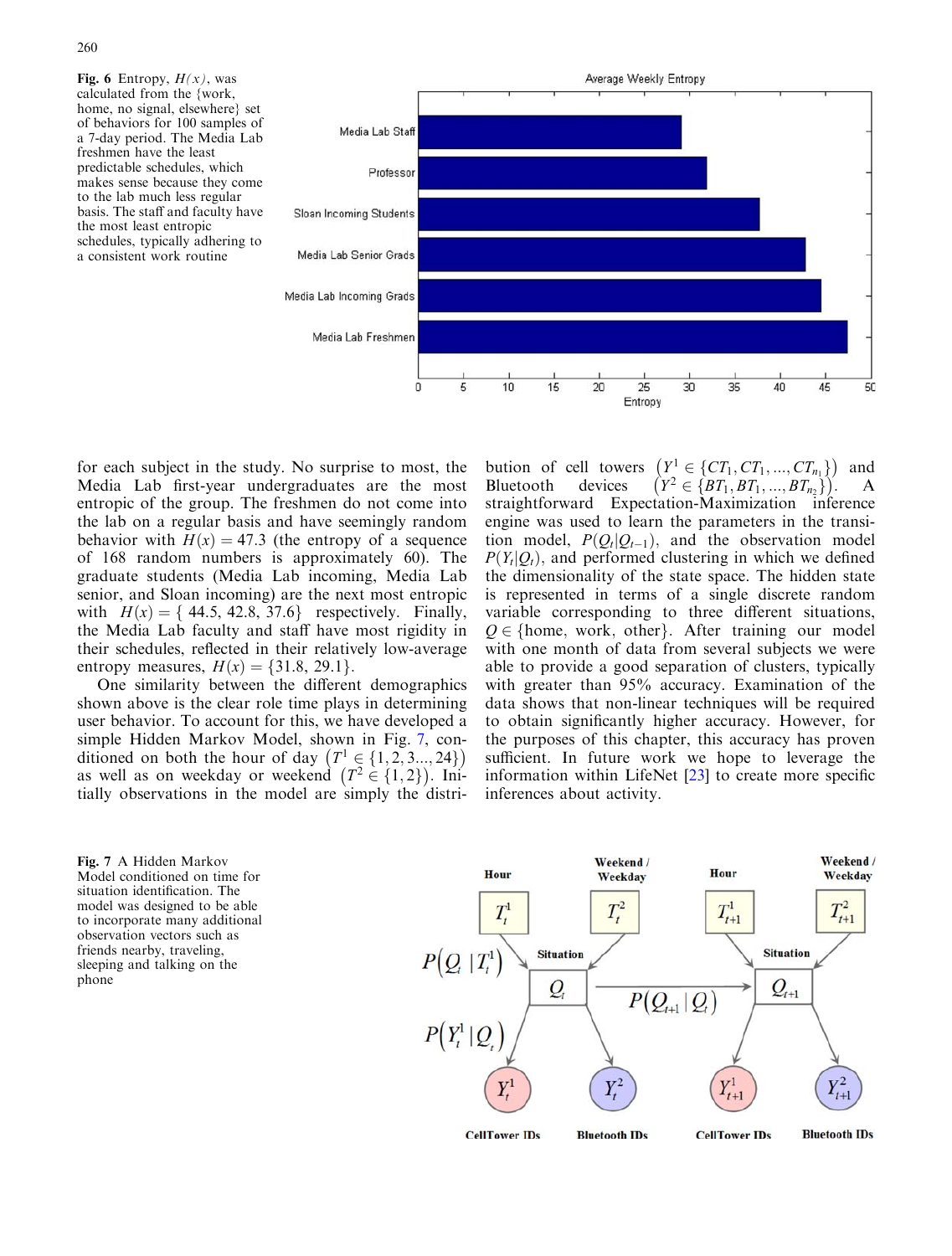## 3.3 Mobile usage patterns in context

Capturing mobile phone usage patterns of 100 people for an extended period of time can provide insight into both the users and the ease of use of the device itself. For example, 35% of our subjects use the clock application on a regular basis (primarily to set the alarm clock and then subsequently to press snooze), yet it takes 10 keystrokes to open the application from the phone's default settings. Not surprisingly, specific applications, such as the alarm clock, seem to be used much more often at home than at work. Figure 8 is a graph of the aggregate popularity of different applications when both at home and at work. It is interesting to note that despite the subjects being technically savvy, there was not a significant amount of usage in the sophisticated features of the phone—indeed the default game ''Snake'' was used just as much as the elaborate Media Player application.

While there is much to be gained from a contextual analysis of application usage, perhaps the most important and still most popular use of the mobile phone is as a communication device. Figure 9 is a breakdown of the different types of usage patterns from a selection of the subjects. Approximately 81% of communication on the phone was completed by placing or receiving a voice call. Data (primarily email) was at 13% of the communication, while text messaging was 5%.

Learning a user's application routines can enable the phone to place a well-used application in more prominent places, for example, as well as creating a better model of the behavior of an individual [\[26\]](#page-13-0). As we shall see in Sect. 4, these models can also be augmented with additional information about a user's social context.

## 3.4 Data characterization and validation

This section describes how errors may be introduced into the data through data corruption, device detection failures, and most significantly, through human error (Fig. [10\).](#page-7-0)

#### 3.4.1 Data corruption

All the data from a phone are stored on a flash memory card, which has a finite number of read–write cycles. Initial versions of our application wrote over the same cells of the memory card. This led to the failure of a new card after about a month of data collection, resulting in the complete loss of data. When the application was changed to store the incremental logs in RAM and subsequently write each complete log to the flash memory, our data corruption issues virtually vanished. However, 10 cards were lost before this problem was



Fig. 9 Average communication mediums for 90 subjects (approximately 10 of the subjects did not use the phones as a communication device and were excluded from this analysis). The color bar on the right indicates the percentage each communication

medium (Voice, Text, and Data) is used. All subjects use voice as the primary means of communication, while about 20% also actively use the data capabilities of the phone. Less than 10% of the subjects send a significant number of text messages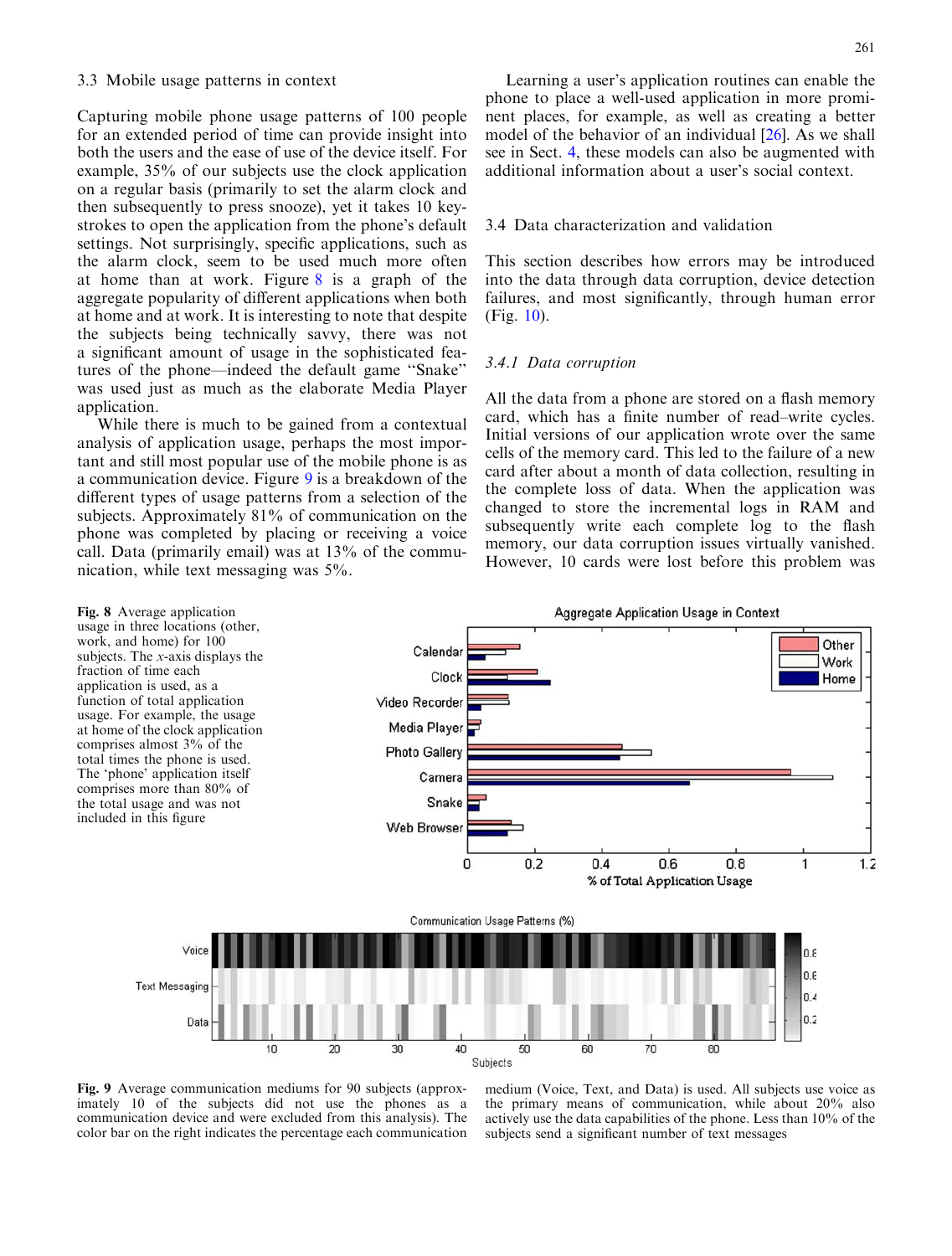<span id="page-7-0"></span>Fig. 10 Movement and communication visualization of the Reality Mining subjects. In collaboration with Stephen Guerin of Redfish Inc, we have built a Macromedia Shockwave visualization of the movement and communication behavior of our subjects. Location is based on approximate location of cell towers, while the links between subjects are indicative of phone communication



identified, destroying portions of the data collected during the months of September and October for six Sloan students and four Media Lab students.

## 3.4.2 Bluetooth errors

One central intent of this research is to verify the accuracy of automatically collected data from mobile phones for quantifying social networks. We are facing several technical issues. The 10-m range of Bluetooth, along with the fact that it can penetrate some types of walls, means that people who are not physically proximate may incorrectly be logged as such. By scanning only periodically every 5 min, shorter proximity events may also be missed.

Additionally, there is a small probability (between 1 and 3% depending on the phone) that a proximate, visible device will not be discovered during a scan. Typically this is due to either a low level Symbian crash of an application called the ''BTServer,'' or a lapse in the device discovery protocol. The BT server crashes and restarts approximately once every three days (at a 5-min scanning interval) and accounts for a small fraction of the total error. However, to detect other subjects, we can leverage the redundancy implicit in the system. Because both of the subjects' phones are actually scanning, the probability of a simultaneous crash or device discovery error is less than 1 in 1,000 scans.

In our tests at MIT, we have empirically found that these errors have little effect on the correlations between interaction (survey data) and the 10 m Bluetooth proximity information. These problems therefore produce a small amount of 'background noise' against which the true proximity relationships can be reasonably measured. However, social interactions within an academic institution are not necessarily typical of a broader cross-

section of society, and the errors may be more severe or more patterned. If testing in a more general population shows that the level of background noise is unacceptable, there are various technical remedies available. For instance, the temporal pattern of BTID logs allows us to identify various anomalous situations. If someone is not involved in a specific group conversation but just walking by, then they will often enter and leave the log at a different time than the members of the group. Similar geometric and temporal constraints can be used to identify other anomalous logs.

## 3.4.3 Human-induced errors

The two primary types of human-induced errors in this dataset result from the phone either being off, or separated from the user. The first error comes from the phone being either explicitly turned off by the user or exhausting the batteries. According to our collected survey data, users report exhausting the batteries approximately 2.5-times each month. One-fifth of our subjects manually turn the phone off on a regular basis during specific contexts such as classes, movies, and (most frequently) when sleeping. Immediately before the phone powers down, the event is timestamped and the most recent log is closed. A new log is created when the phone is restarted and again a timestamp is associated with the event.

A more critical source of error occurs when the phone is left on, but not carried by the user. From surveys, we have found that 30% of our subjects claim to never forget their phones, while 40% report forgetting it about once each month, and the remaining 30% state that they forget the phone approximately once each week. Identifying the times where the phone is on, but left at home or in the office presents a significant challenge when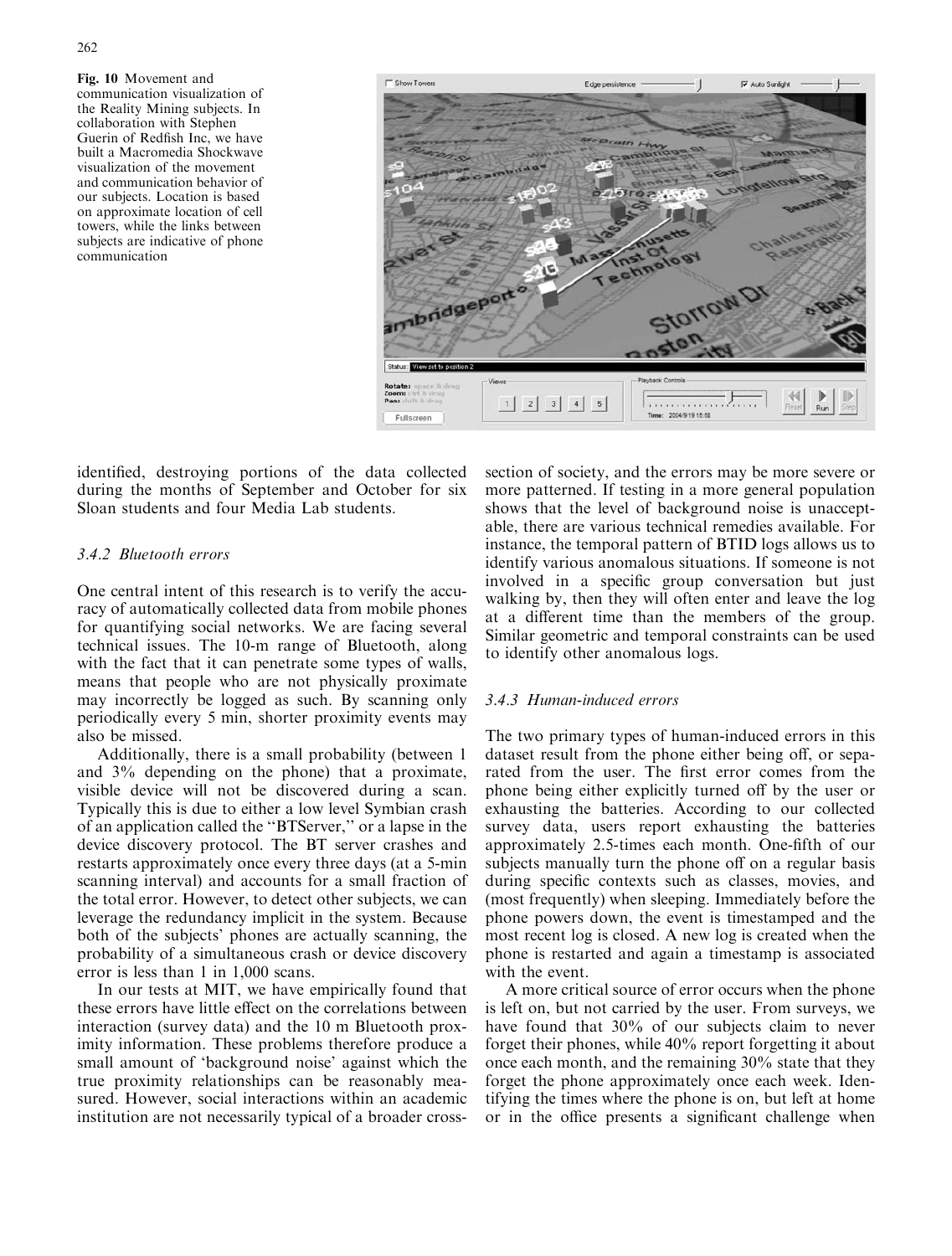working with the dataset. To grapple with the problem, we have created a 'forgotten phone' classifier. Features included staying in the same location for an extended period of time, charging, and remaining idle through missed phone calls, text messages, and alarms. When applied to a subsection of the dataset which had corresponding diary text labels, the classifier was able to identify the day where the phone was forgotten, but also mislabeled a day when the user stayed home sick. By ignoring both days, we risk throwing out data on outlying days, but have greater certainty that the phone is actually with the user. A significantly harder problem is to determine whether the user has temporarily moved beyond 10 m of his or her office without taking the phone. Casual observation indicates that this appears to happen with many subjects on a regular basis and there are not enough unique features of the event to classify it accurately. However, as discussed in the relationship inference section, while frequency of proximity within the workplace can be useful, the most salient data come from detecting a proximity event outside MIT, where temporarily forgetting the phone is less likely to repeatedly occur.

## 3.4.4 Missing data

Because we know when each subject began the study, as well as the dates that have been logged, we can know exactly when we are missing data. This missing data is due to two main errors discussed above: data corruption and powered-off devices. On average we have logs accounting for approximately 85.3% of the time since the phones have been deployed. Less than 5% of this is due to data corruption, while the majority of the missing 14.7% is due to almost one-fifth of the subjects turning off their phones at night.

## 3.4.5 Surveys and diaries vs. phone data

In return for the use of the Nokia 6600 phones, students have been asked to fill out web-based surveys regarding their social activities and the people they interact with throughout the day. Comparison of the logs with survey data has given us insight into our dataset's ability to map accurately social network dynamics. Through surveys of approximately 40 senior students, we have validated that the reported frequency of (self-report) interaction is strongly correlated with the number of logged BTIDs ( $R=0.78$ ,  $p=0.003$ ), and that the dyadic self-report data has a similar correlation with the dyadic proximity data  $(R=0.74, p<0.0001)$ . Interestingly, the surveys were not significantly correlated with the proximity logs of the incoming students. Additionally, a subset of subjects kept detailed activity diaries over several months. Comparisons revealed no systematic errors with respect to proximity and location, except for omissions due to the phone being turned off.

## 4 Community structure: complex social systems

In the previous section we showed that Bluetooth-enabled mobile phones might be used to discover a great deal about the user's patterns of activity. In this section we will extend this base of user modeling to explore modeling complex social systems.

By continually logging and time-stamping information about a user's activity, location, and proximity to other users, the large-scale dynamics of collective human behavior can be analyzed. If deployed within a group of people working closely together, correlations between the phone log and proximity log could also be used to provide insight behind the factors driving mobile phone use. Furthermore, a dataset providing the proximity patterns and relationships within large groups of people has implications within the computational epidemiology communities, and may help build more accurate models of airborne pathogen dissemination, as well as other more innocuous contagions, such as the flow of information.

#### 4.1 Human landmarks

As shown in Figs. 4 and [12, there are people who users](#page-9-0) [only see in a specific context \(in this instance, at work\).](#page-9-0) [If we know the user is at work, information about the](#page-9-0) [time of day, and optionally the location within the](#page-9-0) [building \(using static Bluetooth devices\) can be used to](#page-9-0) [calculate the probability of that user seeing a specific](#page-9-0) [individual, by the straightforward application of Bayes'](#page-9-0) [rule.](#page-9-0)

In contrast to previous work that requires access to calendar applications for automatic scheduling [\[21](#page-13-0)], we can generate inferences about whether a person will be seen within the hour, given the user's current context, with accuracies of up to 90% for "low entropy" subjects. These predictions can inform the user of the most likely time and place to find specific colleagues or friends. We believe that the ability to reliably instigate casual meetings would be of significant value in the workplace. We must also remember, however, that the ability to predict people's movements can be put to less savory uses. Careful consideration must be given to these possibilities before providing free access to such data.

### 4.2 Relationship inference

In Sect. 3 we discussed how information about location and proximity can be used to infer a user's context. In much the same way, knowledge of the shared context of two users can provide insight into the nature of their association. For example, being near someone at 3 pm by the coffee machines confers different meaning than being near the person at 11 pm at a local bar. However, even simple proximity patterns provide an indication of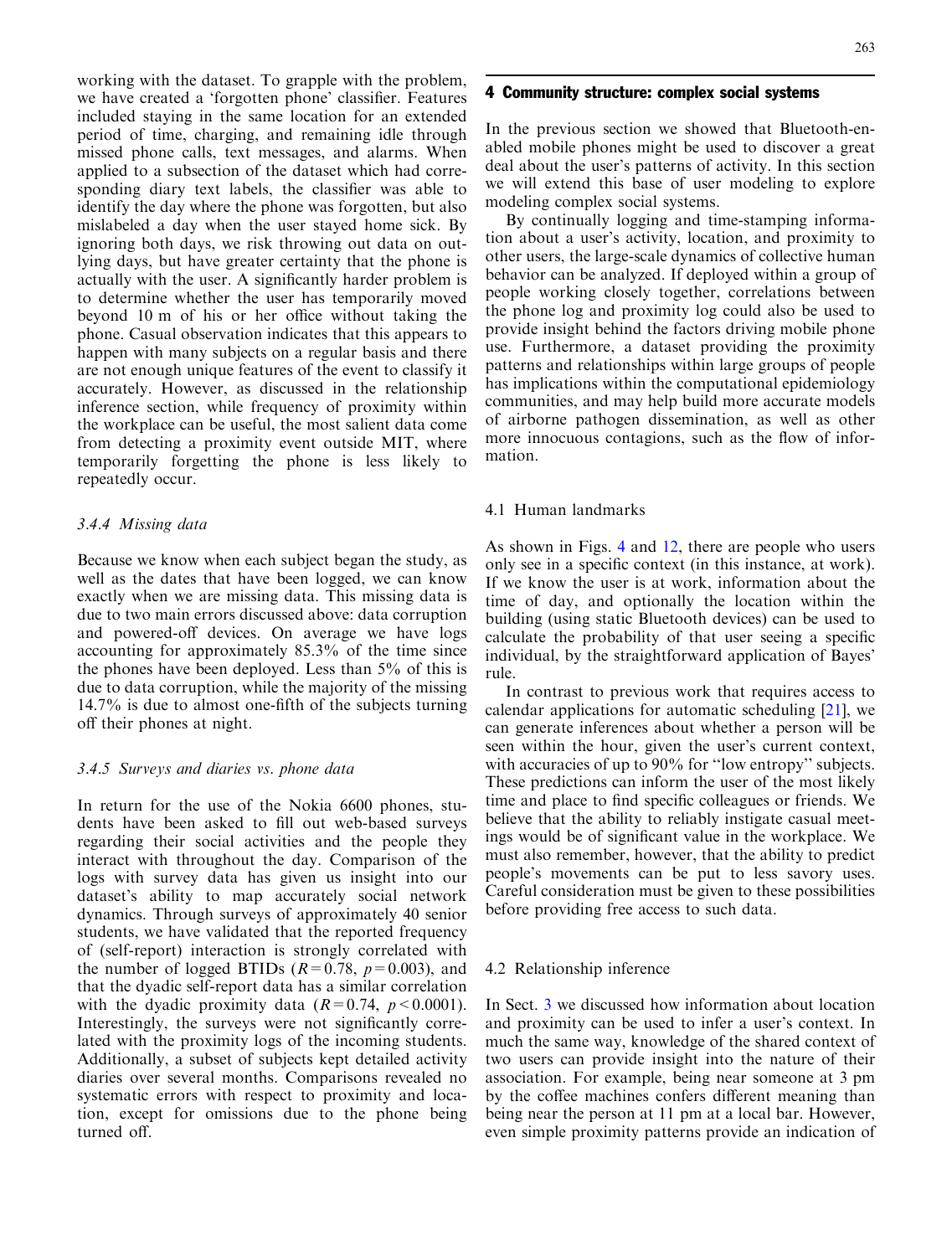<span id="page-9-0"></span>



(location and time) of the proximity

Fig. 11 Friendship (*left*) and daily proximity (*right*) networks. Circles represent incoming Sloan business school students. Triangles, diamonds and squares represent senior students, incoming students, and faculty/staff/freshman at the Media Lab. While the

the structure of the underlying friendship network as shown in Fig. 11. The clique on the top right of each network are the Sloan business students while the Media Lab senior students are at the center of the clique on the bottom left. The first year Media Lab students can be found on the periphery of both graphs.

We have trained a Gaussian mixture model [\[8](#page-12-0)] to detect patterns in proximity between users and correlate them with the type of relationship. The labels for this model came from a survey taken by all the experimental subjects at the end of two months of data collection. The survey asked who they spent time with, both in the workplace and out of the workplace, and who they would consider to be within their circle of friends. We compared these labels with estimated location (using cell tower distribution and static Bluetooth device distribution), proximity (measured from Bluetooth logs), and time of day.

Workplace colleagues, outside friends, and people within a user's circle of friends were identified with over 90% accuracy, calculated over the 2,000 potential dyads. Initial examination of the errors indicates that the inclusion of communication logs combined with a more powerful modeling technique, such as Support Vector Machine, will have considerably greater accuracy.

two networks share similar structure, inferring friendship from proximity requires the additional information about the context

Some of the information that permits inference of friendship is illustrated in Fig. 12 [and Table](#page-10-0) 1. This [figure shows that our sensing technique is picking up the](#page-10-0) [common-sense phenomenon that office acquaintances](#page-10-0) [are frequently seen in the workplace, but rarely outside](#page-10-0) [the workplace. Conversely, friends are often seen outside](#page-10-0) [of the workplace, even if they are co-workers. Deter](#page-10-0)[mining membership in the 'circle of friends' requires](#page-10-0) [cross-referencing between friends: is this person a](#page-10-0) [member of a cluster in the out-of-office proximity data?](#page-10-0)

## 4.3 Proximity networks of work groups

By continuously logging the people proximate to an individual, we are able to quantify a variety of properties about the individual's work group. Although most work in networks assumes a static topology, proximity network data is extremely dynamic and sparse. We are currently building generative models to attempt to parameterize the underlying dynamics of these networks

Fig. 12 Proximity frequency data for a friend and a workplace acquaintance. The top two plots are the times (time of day and day of the week, respectively) when this particular subject encounters another subject he has labeled as a ''friend.'' Similarly, the subsequent two plots show the same information for another individual the subject has labeled as ''office acquaintance.'' It is clear that while the office acquaintance is encountered more often, the distribution is constrained to weekdays during typical working hours. In contrast, the subject encounters his friend during the workday, but also in the evening and on weekends

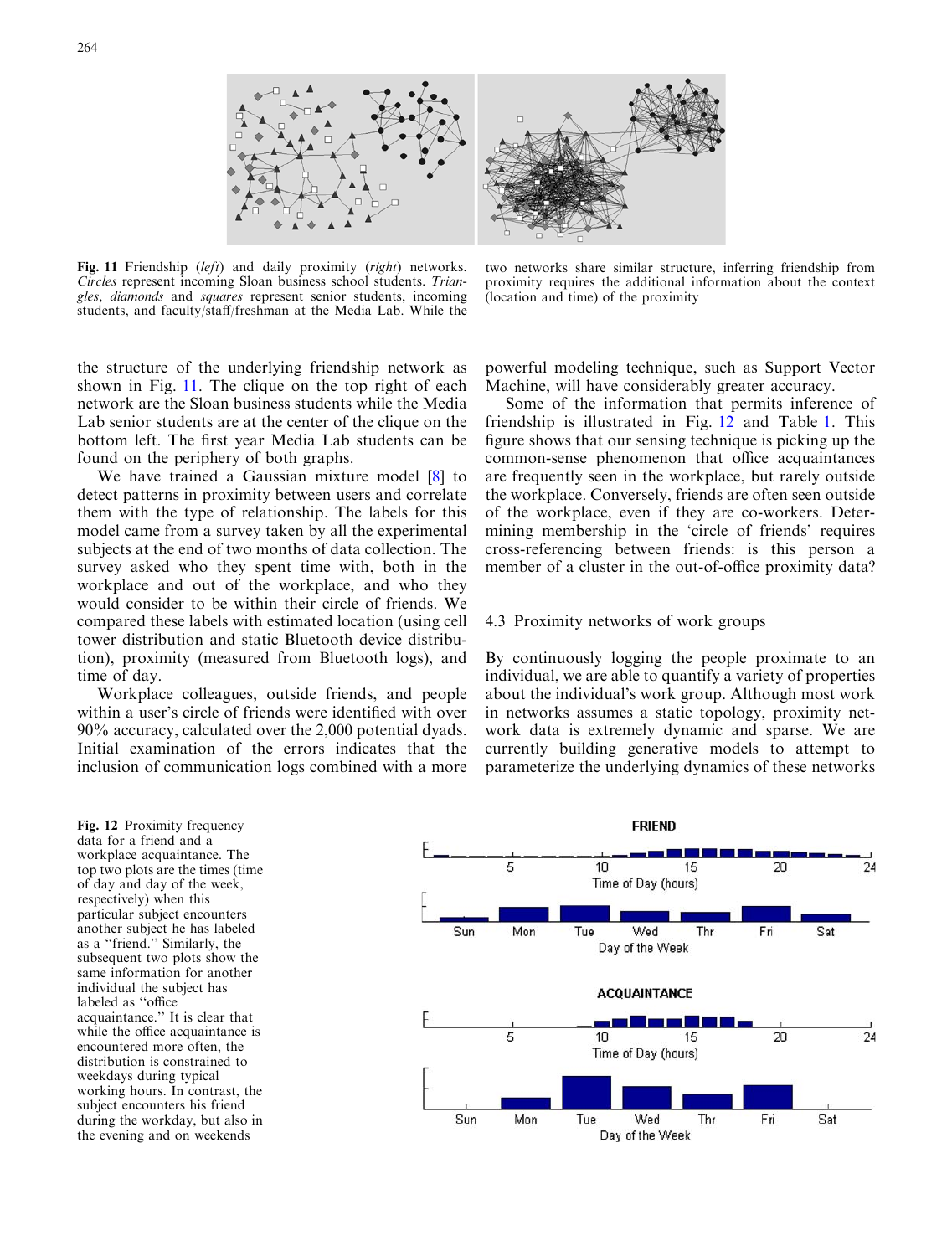<span id="page-10-0"></span>**Table 1** Statistics correlated  $(0.25 \le R \le 0.8, p \le 0.001)$  with friendship generated from 60 subjects (comprising 75 friendships) who work together at the Media Lab

|                                     | Friends |     | Not friends |      |
|-------------------------------------|---------|-----|-------------|------|
|                                     | Avg     | Std | Avg         | Std  |
| Total proximity (min/day)           | 72      | 150 | 9.5         | 36   |
| Saturday night proximity (min/week) | 7.3     | 18  | .20         | 1.7  |
| Proximity with no signal (min/day)  | 12      | 20  | 2.9         | 20   |
| Total number of towers together     | 20      | 36  | 3.5         | 4.4  |
| Proximity at home (min/day)         | 3.7     | 8.4 | .32         | 2.2  |
| Phone calls/day                     | .11     | -27 | .001        | .017 |

to gain insight into the functionality of the group itself. Additionally, we hope that by quantifying these proximity networks and contrasting the dynamics of the

different groups at the Media Lab, we will gain some insight into the underlying characteristics of the research groups.

While each research group at the Media Lab is centralized around a faculty director, the proximity networks are not reflective of this static organizational structure. In many instances, the proximity network's degree distribution is indicative of a hub-and-spoke formation, however, the roles that are played within this structure are not static. Individuals that are hubs during one period of time fluidly exchange places with other team members on the periphery of the proximity network. This type of dynamic may be characteristic of the underlying nature of research groups at the Media Lab. As deadlines approach for specific individuals, they begin to spend more time in the Media Lab and increasingly rely on support from the rest of the group. Upon



Fig. 13 Proximity network snapshots for a research group over the course of one day. In this example, if two of the group members are proximate during a 1-h window, an edge is drawn between them. The four plots represent four of these 1-h windows throughout the

day at 10:00, 13:00, 17:00, and 19:00. We have the ability to generate these network snapshots at any granularity, with windows ranging from 5 min to three months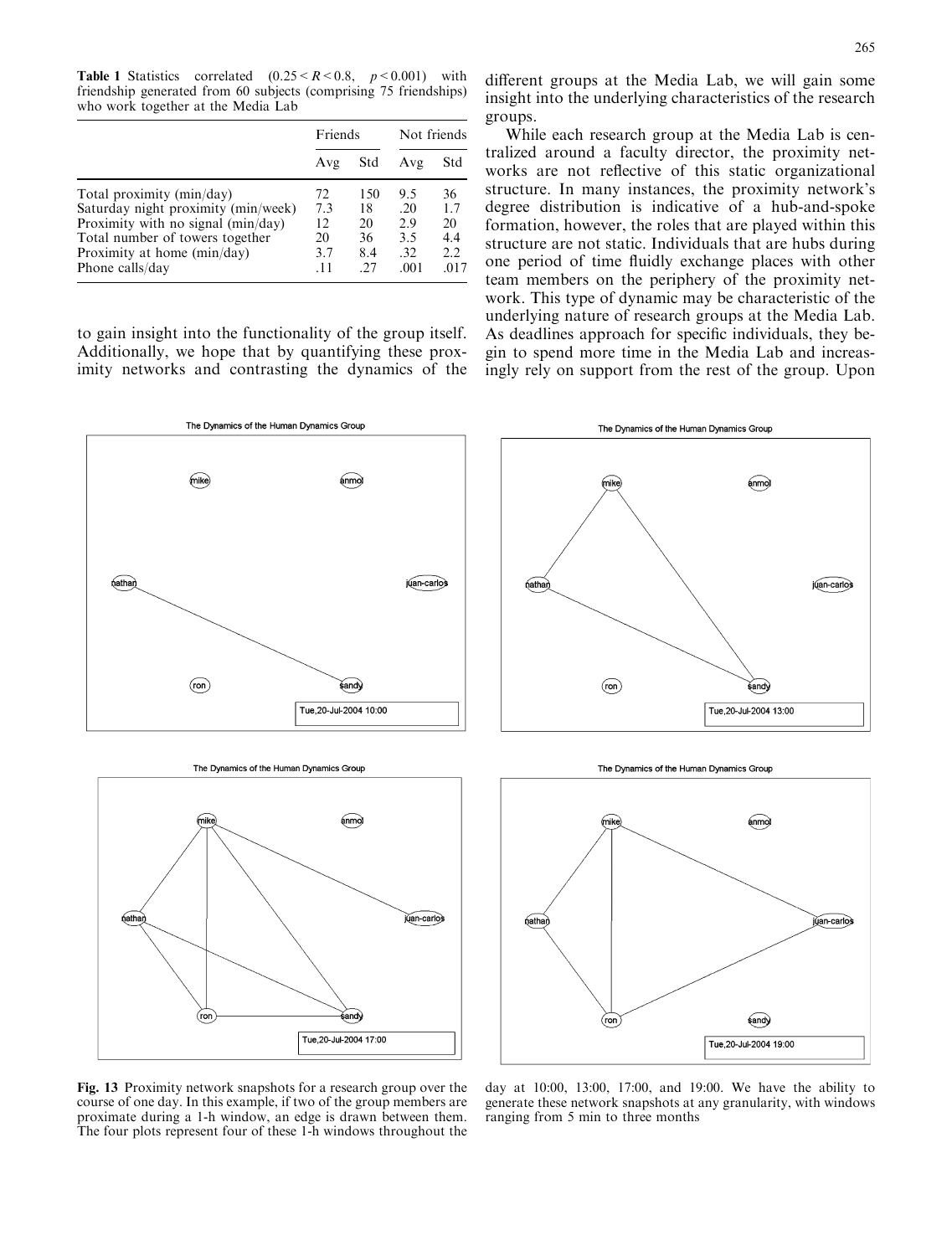<span id="page-11-0"></span>



Fig. 14 Proximity Network Degree distributions between two groups. The left-most plot corresponds to the Human Dynamics group's degree distribution (i.e., the number of group members each person is proximate to over an aggregate of network

snapshots). The second left-most plot is simply zoomed-in on the tail of the previous plot's distribution. Likewise, the two right-most plots are of the Responsive Environments group's degree distribution

Fig. 15 Proximity Time-Series and Organizational Rhythms. The top plot is total number of edges each hour in the Media Lab proximity network from August 2004 to January 2005. When a discrete Fourier transform is performed on this time series, the bottom plot confirms two most fundamental frequencies of the dynamic network to be (not surprisingly) 1 day and 7 days

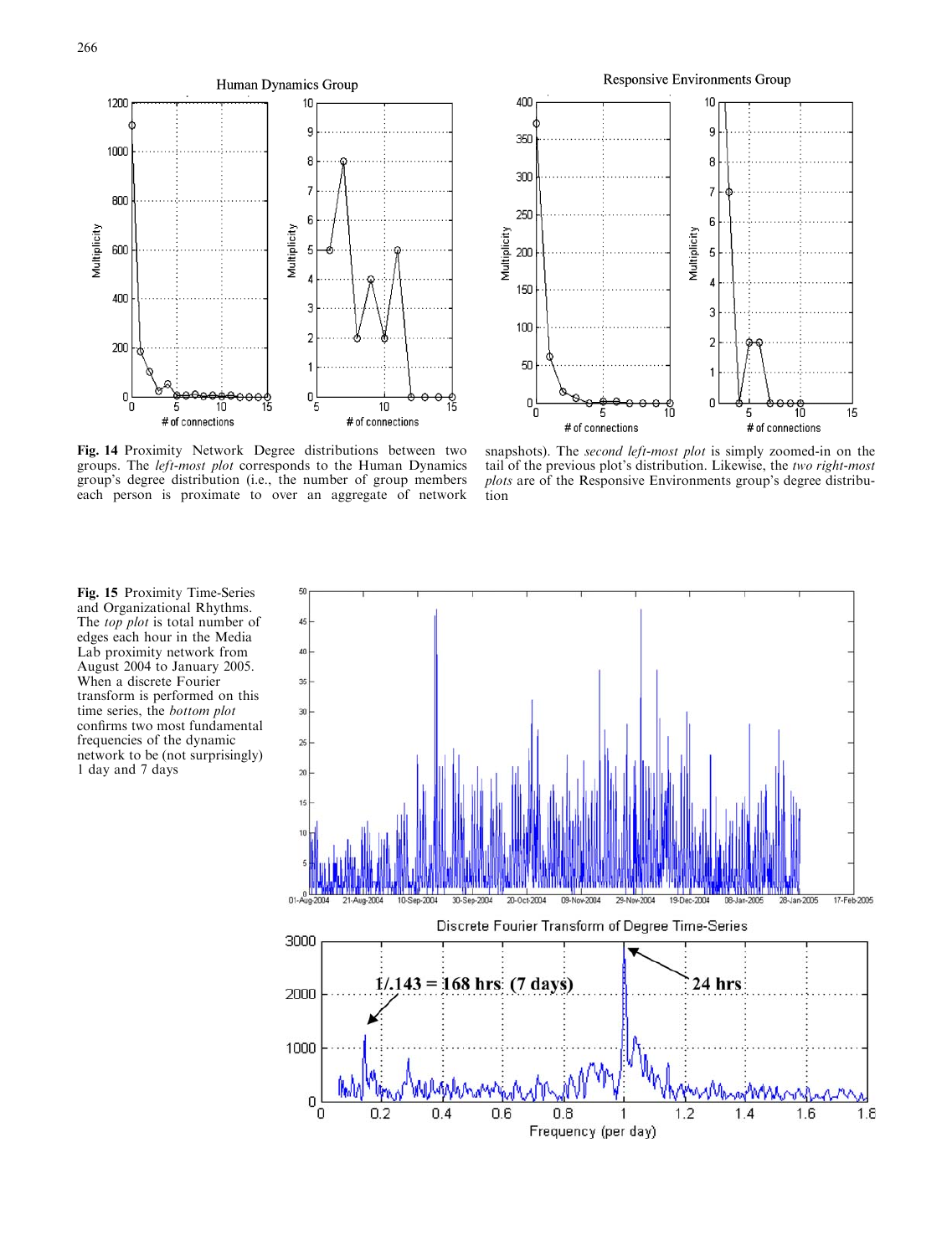<span id="page-12-0"></span>completion of a project, they resume their normal routines and can provide similar support to others. As will be discussed in the next section, this pattern of behavior has been shown to vanish when the entire group (or organization) is working towards the same deadline.

## 4.4 Organizational rhythms and network dynamics

Organizations have been considered microcosms of society, each with their own cultures and values. Similar to society, organizational behavior often shows recurrent patterns despite being the sum of the idiosyncratic behavior of individuals [5]. We are beginning to explore the dynamics of behavior in organizations in response to both external (stock market performance, a Red Sox World Series victory) and internal (deadlines, reorganization) stimuli (Figs. 13, [14\).](#page-11-0)

During October, the 75 Media Lab subjects had been working towards the annual visit of the Laboratory's sponsors. Preparation for the upcoming events typically consumes most people's free time and schedules shift dramatically to meet deadlines and project goals. It has been observed that a significant fraction of the community tends to spend much of the night in the Lab finishing up last-minute details just before the event. We are beginning to uncover and model how the aggregate work cycles expand in reaction to these types of global deadlines. Figure 15 [is a time series of the maximum](#page-11-0) [number of links in the Media Lab proximity network](#page-11-0) [during every 1-h window. It can be seen that the number](#page-11-0) [of links in the Media Lab proximity network remained](#page-11-0) [significantly greater than zero during the third week of](#page-11-0) [October and in early December, representing prepara](#page-11-0)[tion for a large Media Lab sponsor event and MIT's](#page-11-0) [final week. It is possible to convert this time series into](#page-11-0) [the frequency domain using a discrete Fourier Trans](#page-11-0)[form. The Fourier transform of this times series \(Fig.](#page-11-0) 15, [bottom\) uncovers two fundamental frequencies, the](#page-11-0) [strongest being at 24 h \(1 day\), and the second being at](#page-11-0) [168 h \(7 days\).](#page-11-0)

# 5 Conclusions

It is inevitable that the mobile devices of tomorrow will become both more powerful and more aware of their user and his or her context. We have distributed a fleet of one hundred context logging mobile phones throughout a laboratory and a business school at MIT. The data these devices have returned to us is unprecedented in both magnitude and depth. The applications we have presented include ethnographic studies of device usage, relationship inference, individual behavior modeling, and group behavior analysis. However, there is much more to be done, and it is our hope that this new type of data will inspire research in a variety of fields ranging from qualitative social science to theoretical artificial intelligence.

Acknowledgements The authors would like to express their gratitude to Wen Dong, Stephen Guerin, Tony Pryor, and Aaron Clauset. We would also like to thank Hari Pennanen and Nokia for their support. Finally, Mika Raento deserves particular recognition as the architect of Context and whose efforts were instrumental to this research.

#### References

- 1. Addlesee M, Curwen R, Hodges S, Newman J, Steggles P, Ward A, Hopper A (2001) Implementing a sentient computing system. IEEE Comput Mag 34(8):50–56
- 2. Ashbrook D, Starner T, (2003) Using GPS to learn significant locations and predict movement across multiple users. Pers Ubiquit Comput 7:275–286
- 3. Bar-Noy A, Kessler I (1993) Tracking mobile users in wireless communication networks. IEEE Trans Inform Theory 39(6):1877–1886
- 4. Bhattacharya A, Das SK (1999) LeZi-update: an informationtheoretic approach to track mobile users in PCS networks. In: Proceedings of the international conference on mobile computing and networking, Seattle, WA
- 5. Begole J, Tang J, Hill R (2003) Rhythm modeling, visualizations and applications. In: Proceedings of the UIST 2003. pp 11–20
- 6. Choudhury T (2004) Sensing and modeling human networks. Ph. D. Thesis, Program in Media Arts and Sciences, MIT, Cambridge, MA
- 7. Cox D, Kindratenko V, Pointer D (2003) IntelliBadge™: towards providing location-aware value-added services at academic conferences. In: Proceedings of UbiComp 2003, Lect Note Comput Sci 2864:264–280
- 8. Duda Ro, Hart PE, Stork DG (2001) Pattern classification. Wiley, New York
- 9. Eagle N, Pentland A (2005) Social serendipity: mobilizing social software. In: IEEE pervasive computing, special issue: the smart phone, pp 28–34
- 10. Himberg J, Korpiaho K, Mannila H, Tikanmäki J, Toivonen HTT (2001) Time series segmentation for context recognition in mobile devices. In: Proceedings of the IEEE international conference on data mining (ICDM 2001), San José, pp. 203– 210
- 11. Holmquist LE, Falk J, Wigström J (1999) Supporting group collaboration with inter-personal awareness devices. J Pers Technol  $3(1-2)$
- 12. Kim SJ, Lee CY (1996) Modeling and analysis of the dynamic location registration and paging in microcellular systems. IEEE Trans Vehicular Technol 45(1):82–90
- 13. Laasonen K, Raento M, Toivonen H (2004) Adaptive on-device location recognition. In: Proceedings for pervasive, pp 287–304
- 14. Laibowitz M (2004) Parasitic mobility for sensate media, MS Thesis in Media Arts and Sciences, MIT, Cambridge
- 15. LaMarca A, Chawathe Y, Consolvo S, Hightower J, Smith I, Scott J, Sohn T, Howard J, Hughes J, Potter F, Tabert J, Powledge P, Borriello G, Schilit B (2005) Place lab: device positioning using radio beacons in the wild. In: Proceedings of the third international conference on pervasive computing, May 2005
- 16. Lamming M, Newman W (1992) Activity-based information retrieval: technology in support of personal memory. IFIP Transact A-14:68–81
- 17. Liao L, Fox D, Kautz H (2004) Learning and inferring transportation routines. In: Proceedings for the national conference on artificial intelligence (AAAI-04), San Jose, CA
- 18. Mäntyjärvi J, Himberg J, Kangas P, Tuomela U, Huuskonen P (2004) Sensor signal data set for exploring context recognition of mobile devices. In: Workshop ''Benchmarks and a database for context recognition'' in conjunction with the 2nd international conference on pervasive computing (PERVASIVE 2004), April 18–23, Linz/Vienna, Austria